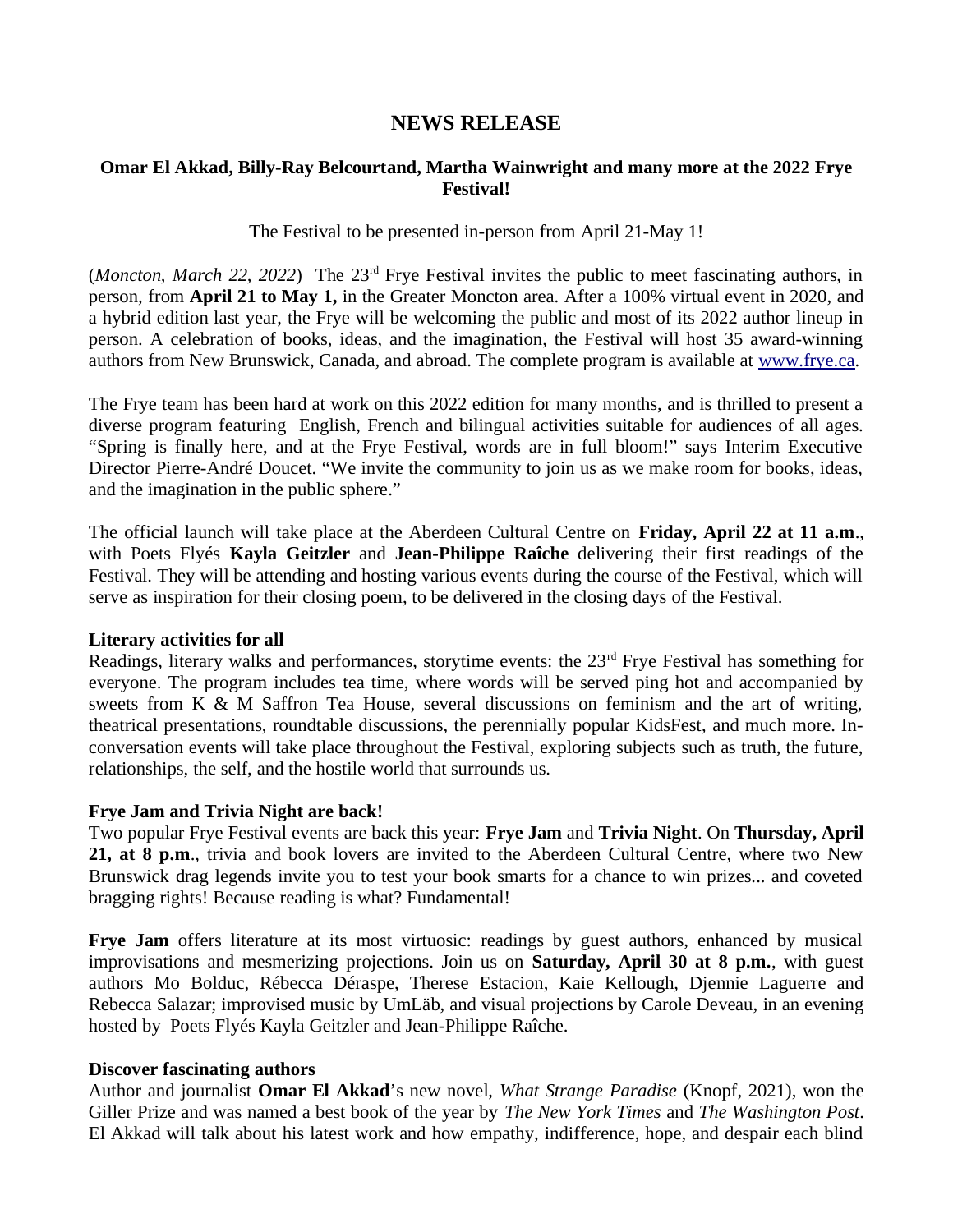us to reality on **Saturday, April 30, at 3 p.m**., at the Aberdeen Cultural Centre. He will also be joined by **Linda Rui Feng** for an in-conversation event on **Friday, April 29, at 11 a.m.,** also at the Aberdeen Cultural Centre.

**Billy-Ray Belcourt** is from the Driftpile Cree Nation. He is a two-time Governor General's Literary Award nominee, for *This Wound is a World* (Frontenac House, 2017) and *A History of My Brief Body* (Hamish Hamilton, 2020). Belcourt will participate virtually in two roundtable discussions: **Fragmented Narratives,** on **Friday, April 29, at 5:30 p.m.,** and **Writing Upstream**, on **Sunday, May 1, at 3 p.m.** Both events will be held at the Aberdeen Cultural Centre.

Internationally renowned singer-songwriter **Martha Wainwright**'s memoir, *Stories I Might Regret Telling You*, came out in Canada with Flatiron Books in 2022. She will speak about this heartfelt work and growing up in a bohemian musical family, on **Thursday, April 28, at 12 p.m.,** with host Julie Doiron at the Aberdeen Cultural Centre. Wainwright will also be in concert at the Capitol Theatre on the previous evening.

Celebrated Vietnamese-Canadian author **Kim Thúy** (*Em,* Penguin Random House, 2020) will also be present this year, and will be featured in what is hoped to be a new signature event of the festival, **À table avec Kim Thúy / Kim Thúy's Kitchen**. Presented in collaboration with Les Brumes du Coude, this event will take place at the Aberdeen Cultural Centre on **Sunday, May 1, at 6 p.m.** (tickets: 100\$, included service and taxes), and will explore her most recent works. Festivalgoers are invited to hear her in a bilingual exchange with host Janique LeBlanc, all the while enjoying a succulent meal inspired by Kim Thúy's cookbook, *Secrets from My Vietnamese Kitchen*.

Among other guest authors at the Frye this year are **Zoe Whittall,** author of four novels, including *The Spectacular* (HarperCollins, 2021), a CBC Books Best of Canadian Fiction, and an Xtra Magazine Best Queer and Trans Books of the Year. Whittall is also a Canadian Screen Award-winning TV and film writer, whose credits include the *Baroness von Sketch Show, Degrassi*, and *Schitt's Creek*. **Therese Estacion** is part of the Visayan diaspora community. She is a bilateral below knee and partial hands amputee. Her first collection of poems, *Phantompains*, was published in 2021 by Book\*hug. Poet, sound performer, and fiction writer **Kaie Kellough**'s short story collection, *Dominoes at the Crossroads* (2020), was published by Vehicule Press to national acclaim. He has written plays for television and librettos for large ensembles. **Casey Plett,** author of *A Dream of a Woman* (Arsenal Pulp Press, 2021), is the co-editor of *Meanwhile, Elsewhere: Science Fiction and Fantasy From Transgender Writers* (LittlePuss Press, 2021). The author of multiple books, including her debut novel, *Gutter Child* (HarperCollins, 2021), **Jael Richardson** is a book columnist on CBC's *q,* and the founder and Executive Director of the Festival of Literary Diversity.

The public will also have the opportunity to discover several authors who have been finalists or longlisted for the Giller Prize, including **Aimee Wall** with *We, Jane* (Book\*hug, 2021), and **Linda Rui Feng** with *Swimming Back to Trout River* (Simon & Schuster, 2021). Elsewhere, they will also meet **Christy Ann Conlin,** longlisted for the Commonwealth Short Story Prize and author of *The Speed of Mercy* (House of Anansi, 2021).

A finalist of the Governor General's Literary Award for Poetry, **Rebecca Salazar** (she/they) is a writer, editor, and community organizer living on unceded Wolastoqiyik territory. Their first full-length collection is *sulphurtongue* (McClelland & Stewart, 2021). **Colin Barrett** is a laureate of the Frank O'Connor International Short Story Award. His new short story collection, *Homesickness* (Grove Atlantic), is upcoming in May 2022. Born in Canada, Barrett grew up in County Mayo, Ireland.